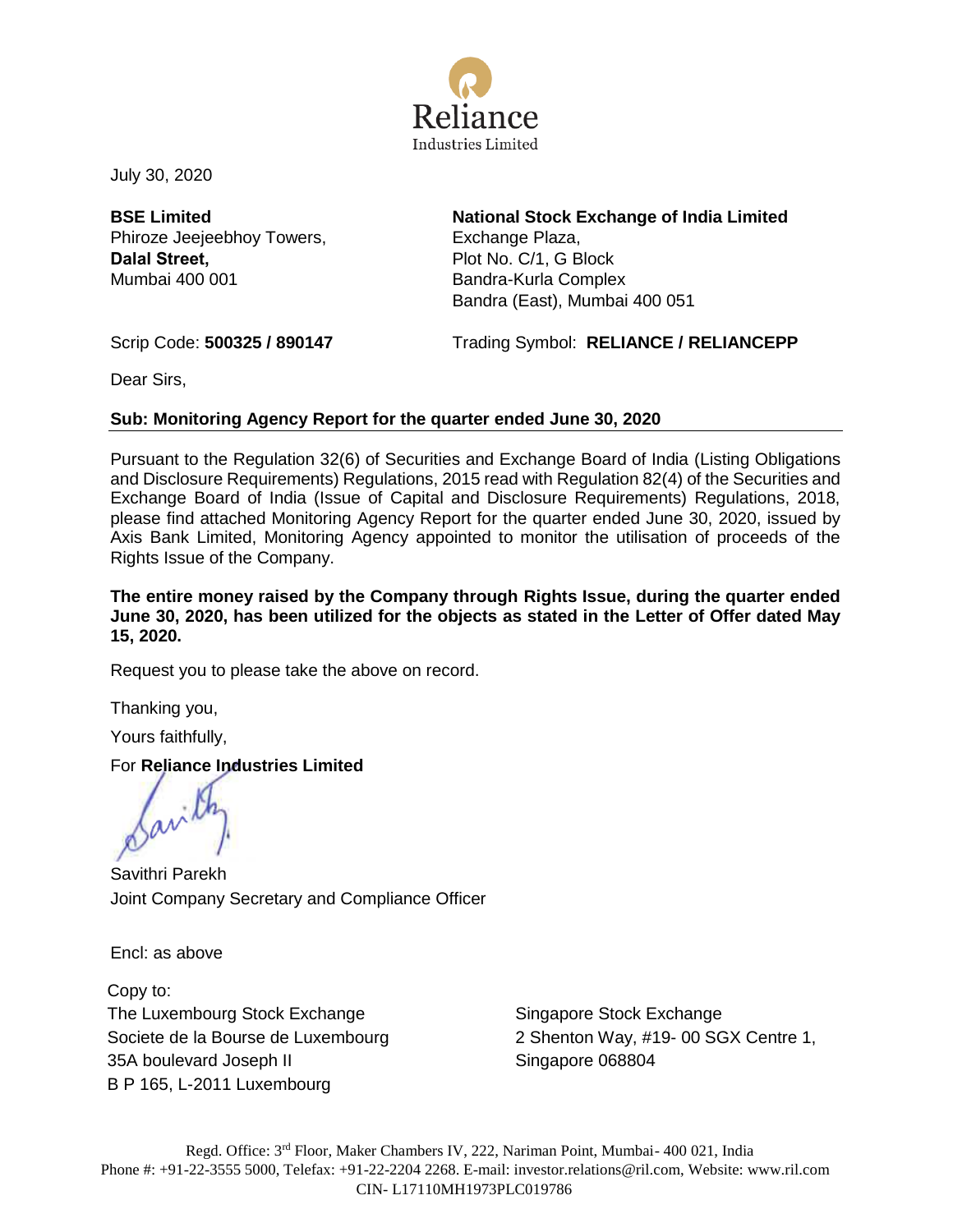#### **AXB/CO/IFB-TS/20-21/45 July 30, 2020**

**To, Reliance Industries Limited** 3rd Floor, Maker Chambers IV 222, Nariman Point Mumbai 400 021 Maharashtra, India

# **Kind Attn: Ms. Savithri Parekh**

Dear Madam,

# **Sub.: Monitoring Agency Report for the quarter ended June 2020 - in relation to the Rights Issue of Reliance Industries Limited**

We write in our capacity of Monitoring Agency for the Rights Issue for the amount aggregating Rs. 53,124.20 crore (raised till June 30, 2020 is Rs. 13,275.19 crore) of the Company and refer to our duties cast under Regulation 82(2) of the Securities & Exchange Board of India (Issue of Capital & Disclosure Requirements) Regulations, 2018.

In this connection, we are enclosing the Monitoring Agency Report for the quarter ended June 30, 2020 as per aforesaid SEBI Regulations and Monitoring Agency Agreement dated May 15, 2020.

Request you to kindly take the same on records.

Thanking you, For **Axis Bank Limited**

**Authorised Signatory**

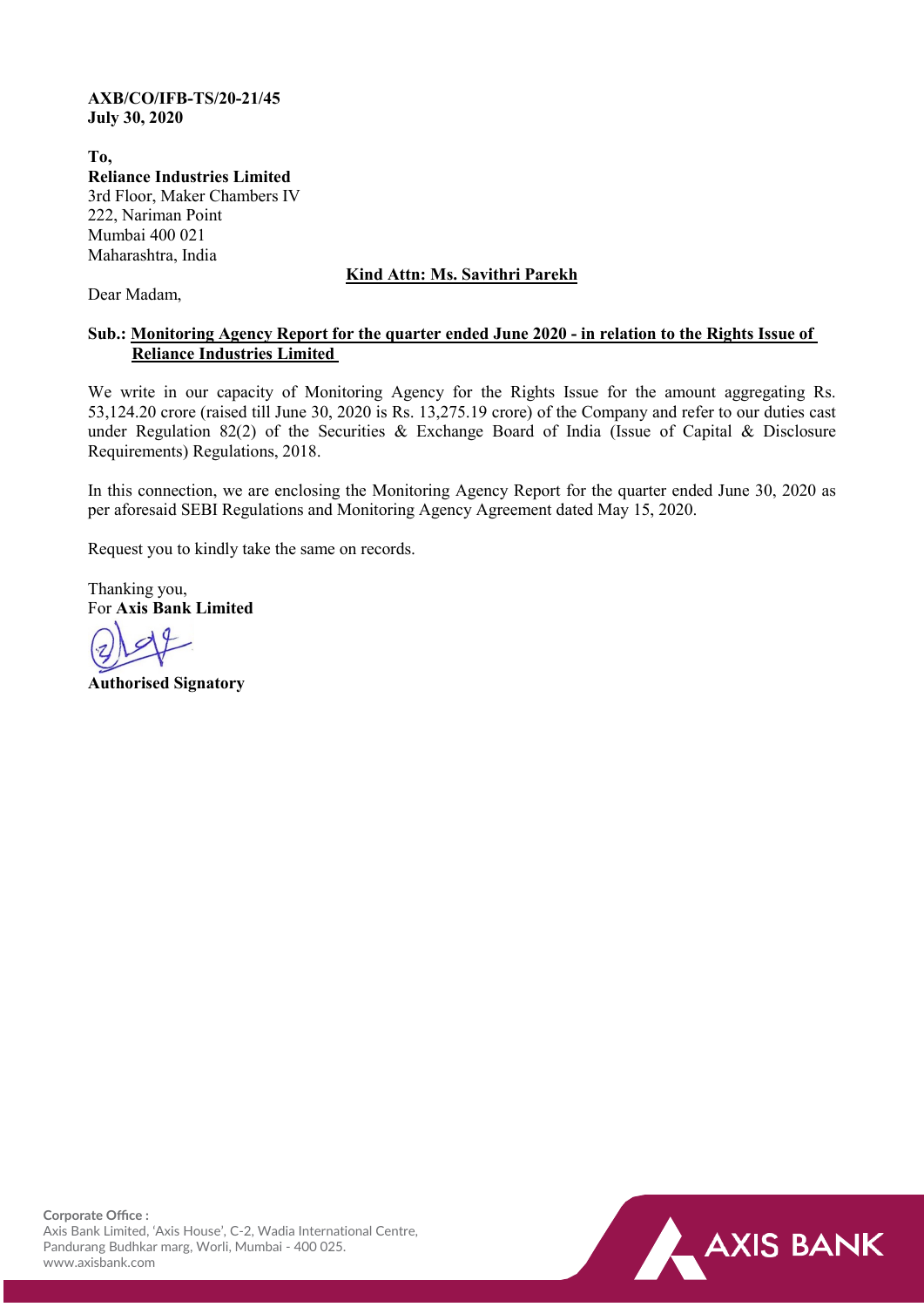### **REPORT OF THE MONITORING AGENCY**

Name of the issuer: **Reliance Industries Limited**

For quarter ended: **June 30, 2020**

Name of the Monitoring Agency: **Axis Bank Limited**

- **a)** Deviation from the objects: **There is no deviation.**
- **b)** Range of Deviation: **Not applicable**

#### Declaration:

We hereby declare that this report is based on the format prescribed by the Securities and Exchange Board of India (Issue of Capital and Disclosure Requirements) Regulations, 2018, as amended. We further declare that this report provides a true and fair view of the utilization of the issue proceeds.

We declare that we do not have any direct / indirect interest in or relationship with the issuer / promoters / directors / management and also confirm that we do not perceive any conflict of interest in such relationship / interest while monitoring and reporting the utilization of the issue proceeds by the issuer.

# **For and on behalf of Axis Bank Limited (in capacity as Monitoring Agency)**

**\_\_\_\_\_\_\_\_\_\_\_\_\_\_\_\_\_\_\_\_\_\_\_\_ (Authorised Signatory) Name: Mangalagowari Bhat Date: 30th July, 2020**

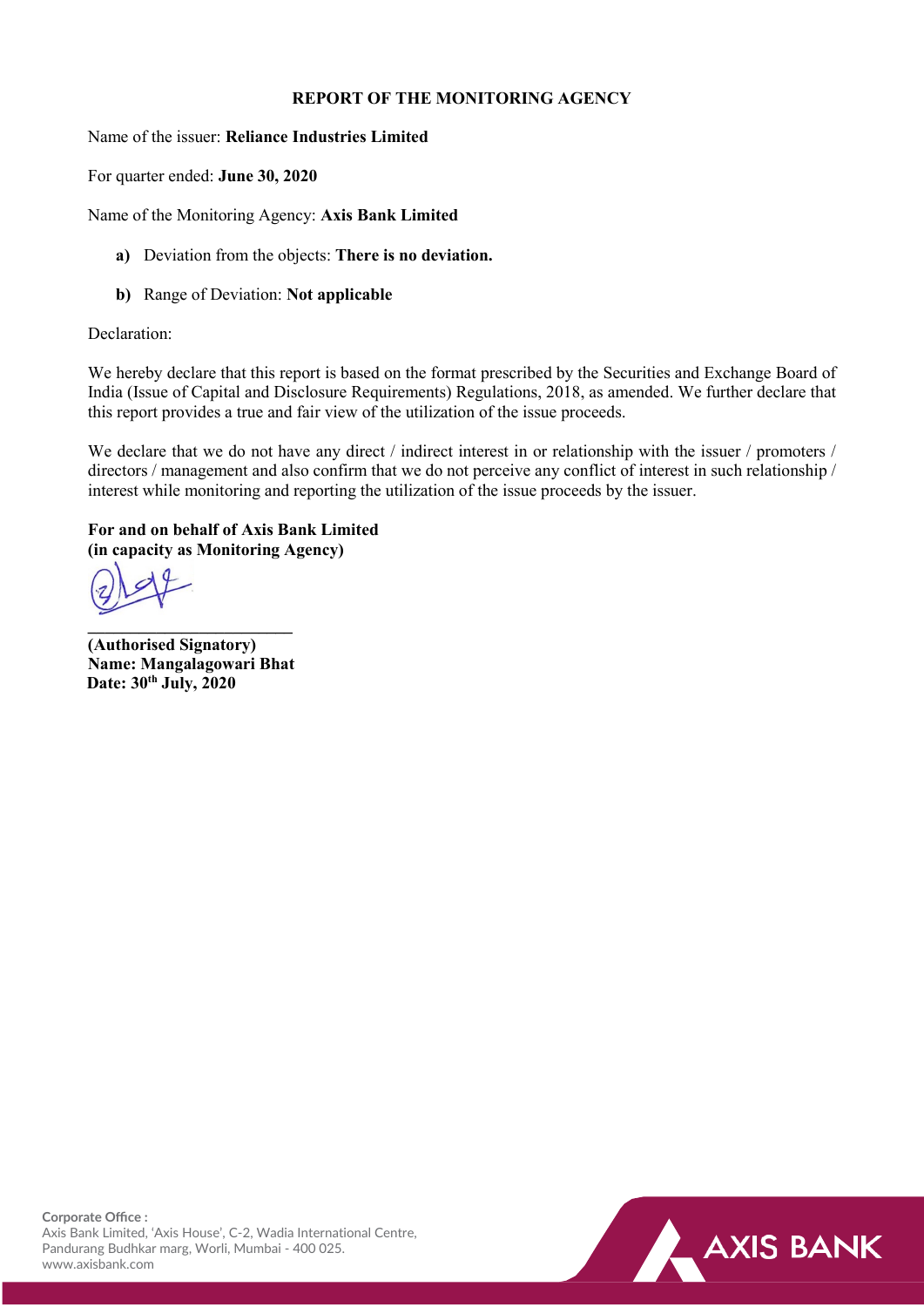|    | <b>Issuer Details:</b>                   |                                         |  |  |  |  |  |  |
|----|------------------------------------------|-----------------------------------------|--|--|--|--|--|--|
|    | Name of the issuer                       | : Reliance Industries Limited           |  |  |  |  |  |  |
|    | The names of the promoters of the issuer | : Shri Mukesh D. Ambani                 |  |  |  |  |  |  |
|    | Industry/sector to which it belongs      | :Refining, Petrochemicals<br>(Polymers, |  |  |  |  |  |  |
|    |                                          | Polyester and Fibre<br>Intermediates),  |  |  |  |  |  |  |
|    |                                          | Exploration and Production of Oil & Gas |  |  |  |  |  |  |
|    |                                          | and Textiles                            |  |  |  |  |  |  |
| 2. | <b>Issue details</b>                     |                                         |  |  |  |  |  |  |
|    | <b>Issue Period</b>                      | : May 20, 2020 to June 03, 2020         |  |  |  |  |  |  |
|    | Type of issue (rights)                   | : Rights issue                          |  |  |  |  |  |  |
|    | Type of specified securities             | : Equity shares (Partly Paid up)        |  |  |  |  |  |  |
|    | Grading, if any                          | : Not Applicable                        |  |  |  |  |  |  |
|    | Issue size ( $\overline{\xi}$ in Crores) | : Rs. $53,124.20$ crore#                |  |  |  |  |  |  |
|    |                                          |                                         |  |  |  |  |  |  |

Note 1: The details of funds received on allotment of 42,24,40,258 Equity shares are as under:

|                                                       | N <sub>0</sub><br><b>Equity</b><br>of<br>shares | Price<br>(in<br>Rs.) | Amount<br>(Rs in crore) | <b>Remarks</b>                                                                                                                                                                                                                                                                                                                                                                                                                                                                                                                                                                  |
|-------------------------------------------------------|-------------------------------------------------|----------------------|-------------------------|---------------------------------------------------------------------------------------------------------------------------------------------------------------------------------------------------------------------------------------------------------------------------------------------------------------------------------------------------------------------------------------------------------------------------------------------------------------------------------------------------------------------------------------------------------------------------------|
|                                                       |                                                 |                      | #                       |                                                                                                                                                                                                                                                                                                                                                                                                                                                                                                                                                                                 |
| Total<br>Issue<br>Size                                | 42, 26, 26, 894                                 | 1,257.00             | 53,124.20               | We understand that the Rights<br>Equity Shares were issued as partly                                                                                                                                                                                                                                                                                                                                                                                                                                                                                                            |
| of<br>\$Details<br>till<br>Allotment<br>June 30, 2020 | 42,24,40,258                                    | 314.25               | 13,275.19               | paid-up and an amount of Rs.<br>314.25 (i.e. 25% of the Issue Price)<br>per Rights Equity Share has been<br>received on application (of which<br>Rs. 2.50 towards face value of<br>Rights Equity Share and Rs.<br>311.75 towards premium amount<br>of Rights Equity Share). The<br>schedule for payment of the<br>balance amount of Rs. 942.75<br>per Rights Equity Share is<br>proposed as (i) Rs. 314.25 i.e.<br>25% in May 2021; and (ii) Rs.<br>$628.50$ i.e. the balance $50\%$ in<br>November 2021. The Board of<br>the Company would make the<br>calls for this purpose. |

#Rounded off to two decimal places

\$We understand that issue of 1,86,636 Rights Equity Shares had been kept in abeyance pursuant to an order passed by the Hon'ble Special Court constituted under the Special Court (Trial of Offences Relating to Transactions in Securities) Act, 1992. The Company has on July 29, 2020 allotted the 1,86,636 Rights Equity Shares to the eligible applicants in accordance with the order passed by the Hon'ble Special Court.

 $Q$   $Q$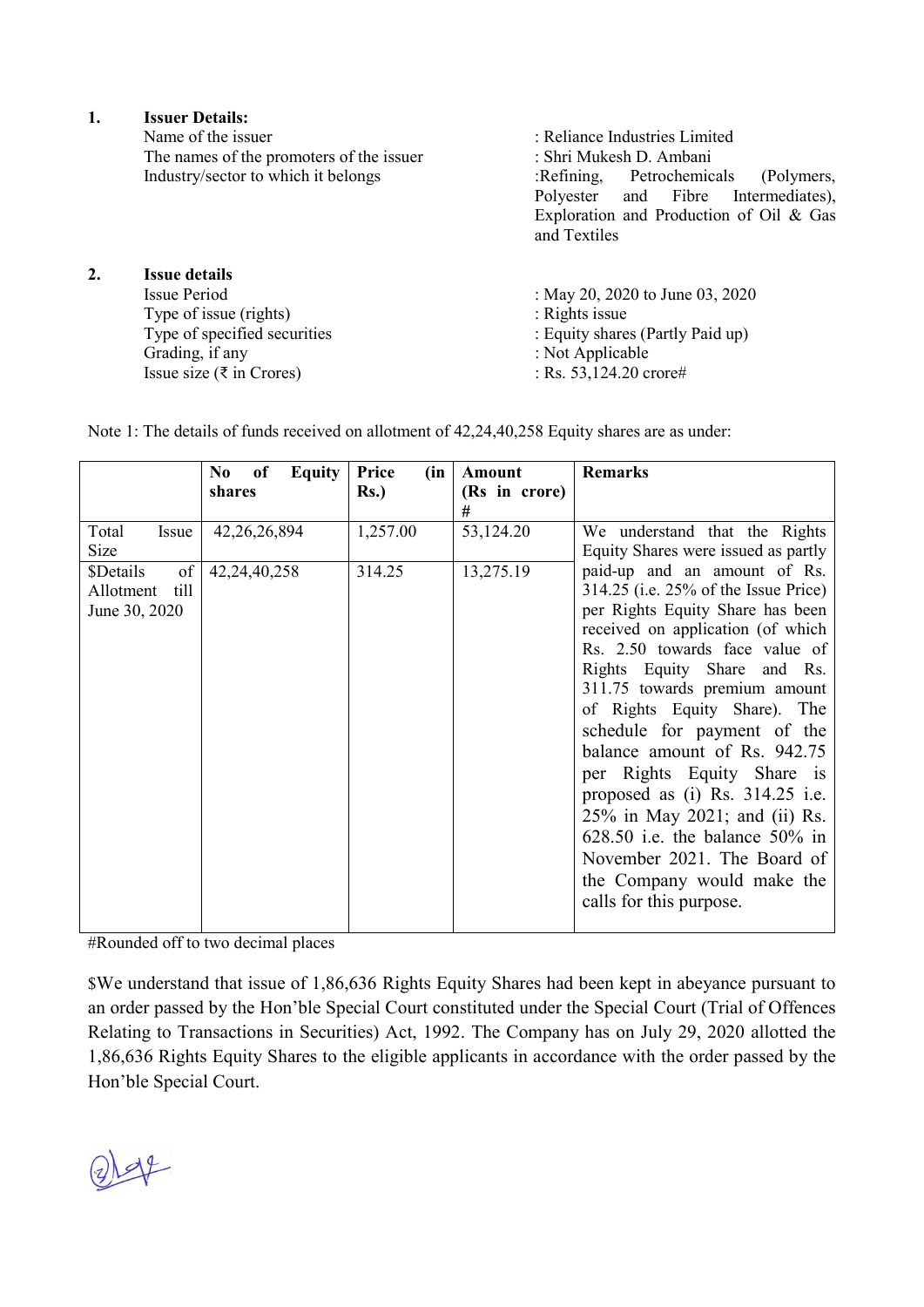# **3. Details of the arrangement made to ensure the monitoring of issue proceeds:**

| <b>Particulars</b>                                      | <b>Reply</b> | <b>Comments of the</b><br><b>Monitoring</b><br>Agency | <b>Comments of the</b><br><b>Board of</b><br><b>Directors</b> |
|---------------------------------------------------------|--------------|-------------------------------------------------------|---------------------------------------------------------------|
| Whether all utilisation is as per the disclosure in the | Yes/No       | Yes                                                   | Yes                                                           |
| offer document?                                         |              |                                                       |                                                               |
| Whether shareholders' approval has been obtained        | Yes/No       | Not applicable                                        | Not applicable                                                |
| in case of material deviations# from expenditures       |              |                                                       |                                                               |
| disclosed in the offer document?                        |              |                                                       |                                                               |
| Whether the means of finance for the disclosed          | Yes/No       | Not applicable                                        | Not applicable                                                |
| objects of the Issue has changed?                       |              |                                                       |                                                               |
| Is there any major deviation(s) observed over the       | Yes/No       | Not applicable                                        | Not applicable                                                |
| earlier monitoring agency reports?                      |              |                                                       |                                                               |
| Whether all government/ statutory approvals             | Yes/No       | Not applicable                                        | Not applicable                                                |
| related to the object(s) have been obtained?            |              |                                                       |                                                               |
| Whether all arrangements pertaining to technical        | Yes/No       | Not applicable                                        | Not applicable                                                |
| assistance/collaboration are in operation?              |              |                                                       |                                                               |
| Are there any favorable events improving the            | Yes/No       | Not applicable                                        | Not applicable                                                |
| viability of these objects?                             |              |                                                       |                                                               |
| Are there any unfavorable events affecting the          | Yes/No       | Not applicable                                        | Not applicable                                                |
| viability of the objects?                               |              |                                                       |                                                               |
| Is there any other relevant information that may        | Yes/No       | No                                                    | N <sub>o</sub>                                                |
| materially affect the decision making of the            |              |                                                       |                                                               |
| investors?                                              |              |                                                       |                                                               |

# *Where material deviation may be defined to mean:*

- *(a) Deviation in the objects or purposes for which the funds have been raised*
- *(b) Deviation in the amount of fund actually utilized by more than 10% of the amount projected in the offer documents.*

# **4) Details of object(s) to be monitored:**

(i) Cost of object(s)- **The object of the utilisation is "Repayment/ prepayment of all or a portion of certain borrowings availed by the Company and General corporate purposes."**

| S.<br>N <sub>0</sub> | <b>Item Head</b>                                                                                            | Original<br>Cost<br>(as per<br><b>Offer</b><br>Documen<br>t)<br>$(Rs)$ in<br>crore) | <b>Revised</b><br>Cost   | <b>Comments</b><br>of the<br><b>Monitorin</b><br>g Agency | <b>Comments of the Board of</b><br><b>Directors</b><br><b>Particulars of</b><br><b>Reaso</b><br><b>Propose</b><br>n of<br>firm<br>financin<br>arrangements<br>cost<br>revisio<br>g option<br>made<br>$\mathbf n$ |  |  |
|----------------------|-------------------------------------------------------------------------------------------------------------|-------------------------------------------------------------------------------------|--------------------------|-----------------------------------------------------------|------------------------------------------------------------------------------------------------------------------------------------------------------------------------------------------------------------------|--|--|
| 1                    | Repayment/<br>prepayment of all<br>or a portion of<br>certain<br>borrowings<br>availed by<br>the<br>Company | 39,755.08                                                                           | <b>Not</b><br>applicable | <b>NIL</b>                                                | Not applicable                                                                                                                                                                                                   |  |  |
| $\overline{2}$       | General corporate<br>purposes                                                                               | 13,281.05                                                                           | <b>Not</b><br>applicable |                                                           |                                                                                                                                                                                                                  |  |  |

 $Q) 44$